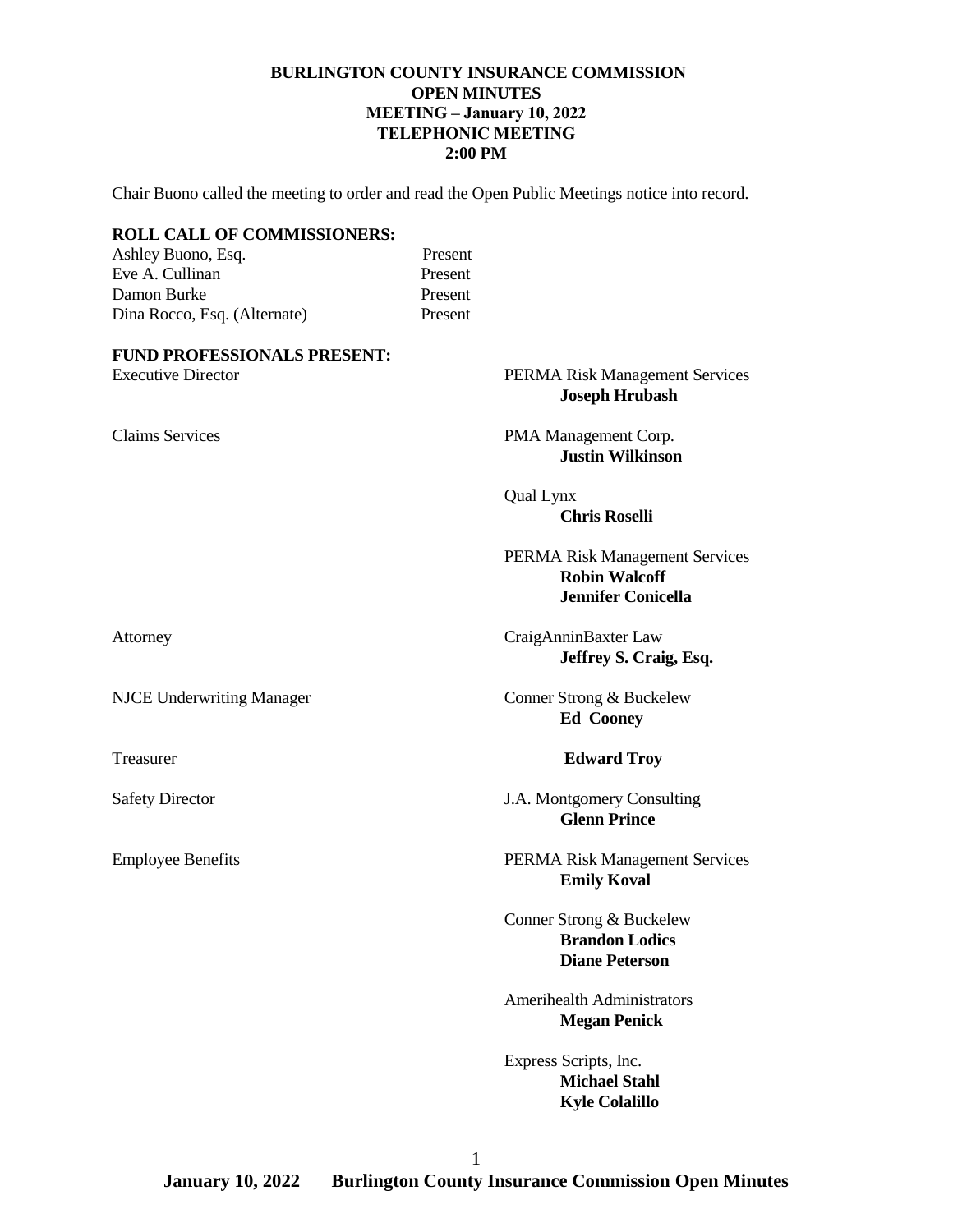## **ALSO PRESENT:** Tom Reilly, J.A. Montgomery Joseph Columbo, Conner Strong & Buckelew Christina Violetti, Hardenbergh Insurance Group Cathy Dodd, PERMA Risk Management Services

#### **APPROVAL OF MINUTES:** OPEN MINUTES AND CLOSED MINUTES OF DECEMBER 13, 2021

#### **MOTION TO APPROVE OPEN & CLOSED MINUTES OF DECEMBER 13, 2021**

Moved: Commissioner Cullinan Second: Commissioner Burke Vote: 3 Ayes, 0 Nayes

#### **CORRESPONDENCE: NONE**

#### **COMMITTEE REPORTS:**

**SAFETY COMMITTEE:** Mr. Prince reported the Safety Committee was scheduled to meet again on January 20, 2022. Mr. Prince said at that meeting he would discuss training opportunities for 2022 and also talk about the 2022 Munich Re Grant. Mr. Prince concluded his report unless there were any questions.

**CLAIMS COMMITTEE:** Ms. Conicella referred to a copy of the 2022 Claims Committee Meeting Schedule which was included in the agenda. Ms. Conicella said the meetings would be held virtually at this time.

**EXECUTIVE DIRECTOR REPORT:** Executive Director advised his report was included in the agenda and there were four action items.

**REORGANIZATION RESOLUTIONS:** Executive Director reported the BCIC was required to reorganize at the January Board of Commissioners meeting as per the Commission By Laws. Executive Director referred to a list of the Reorganization Resolutions which are included in the agenda. Executive Director said with the Chair's permission he would review the resolutions and then ask for approval through a consent motion. Chair Buono agreed.

- Resolution 1-22 Certifying the Appointment of Chairperson and Vice Chairperson
- Resolution 2-22 Appointing a Commissioner to the NJCE for Fund Year 2022
- Resolution 3-22 Appointing Agent for Service of Process and Custodian of Records 2022
- Resolution 4-22 Designating Official Newspapers for the Commission
- Resolution 5-22 Designating Authorized Depositories for Fund Assets & Cash Management Plan
- Resolution 6-22 Designating Commission Treasurer
- Resolution 7-22 Designating Authorized Signatures for Commission Bank Accounts
- Resolution 8-22 Indemnify Burlington County Insurance Commission Officials/ Employees
- Resolution 9-22 Authorizing Commission Treasurer to Process Payments & Expenses

Executive Director asked if anyone had any questions and requested a motion to approve the resolutions.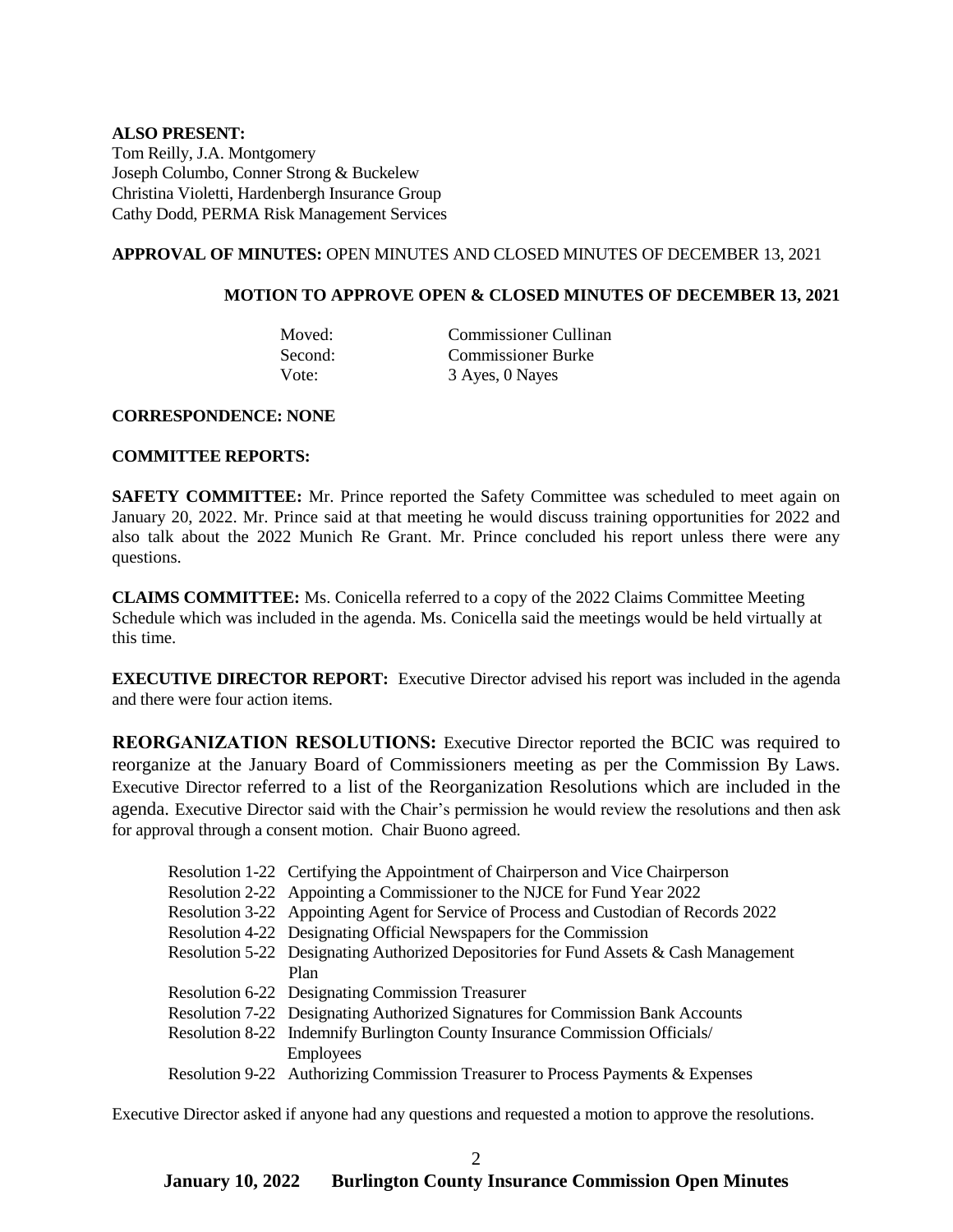# **MOTION TO APPROVE REORGANIZATION RESOLUTIONS NUMBER 1-22 THROUGH 9-22**

| Moved:          | Chair Buono                  |
|-----------------|------------------------------|
| Second:         | <b>Commissioner Cullinan</b> |
| Roll Call Vote: | 3 Ayes, 0 Nayes              |

**2022 PROPERTY AND CASUALTY BUDGET:** Executive Director advised at the December 13, 2021 meeting the 2022 Property and Casualty Budget was introduced. Executive Director said in accordance with the regulations, the budget was advertised in the Commission's official newspaper. Executive Director noted the Public Hearing for the budget was today and referred to a copy of the 2022 Property & Casualty Budget in the amount of \$7,760,248 which was included in the agenda. Executive Director reported there were no changes to the budget since introduction. Executive Director referred to a copy of the assessments by member entity which was also included in the agenda. Executive Director noted the assessment bills would be billed in 3 installments and payable on 3/15/22, 5/15/22 and 10/15/22.

# **MOTION TO OPEN THE PUBLIC HEARING ON THE 2022 PROEPRTY & CASUALTY BUDGET**

| Moved:  | Chair Buono                  |
|---------|------------------------------|
| Second: | <b>Commissioner Cullinan</b> |
| Vote:   | 3 Ayes, 0 Nayes              |

Executive Director asked if there was any discussion or questions on the budget.

# **MOTION TO CLOSE THE PUBLIC HEARING ON THE 2022 PROEPRTY & CASUALTY BUDGET**

| Moved:  | Chair Buono           |
|---------|-----------------------|
| Second: | Commissioner Cullinan |
| Vote:   | 3 Ayes, 0 Nayes       |

Executive Director referred to Resolution 10-22 Adopting the Property & Casualty Budget for the Burlington County Insurance Commission and Certifying Member Assessments which was included in the agenda and requested a motion or approval

# **MOTION TO APPROVE RESOLUTION 10-22 ADOPTING THE PROPERTY & CASUALTY BUDGET FOR THE BURLINGTON COUNTY INSURANCE COMMISSION FOR THE YEAR 2022 IN THE AMUONT OF \$7,760,248 AND CERTIFY THE 2022 ASSESSMENTS**

| Moved:          | Chair Buono           |
|-----------------|-----------------------|
| Second:         | Commissioner Cullinan |
| Roll Call Vote: | 3 Ayes, 0 Nayes       |

**2022 MEETING DATES**: Executive Director reported at our last meeting we discussed the meeting dates for January, February and March. Executive Director advised at the March meeting we would discuss the dates for the remainder of the year once we knew the availability of the Board Room. Executive Director said at that time we would update the Annual Meeting Notice. Executive Director referred to a copy of Resolution 11-22, 2022 Regular Meeting Schedule and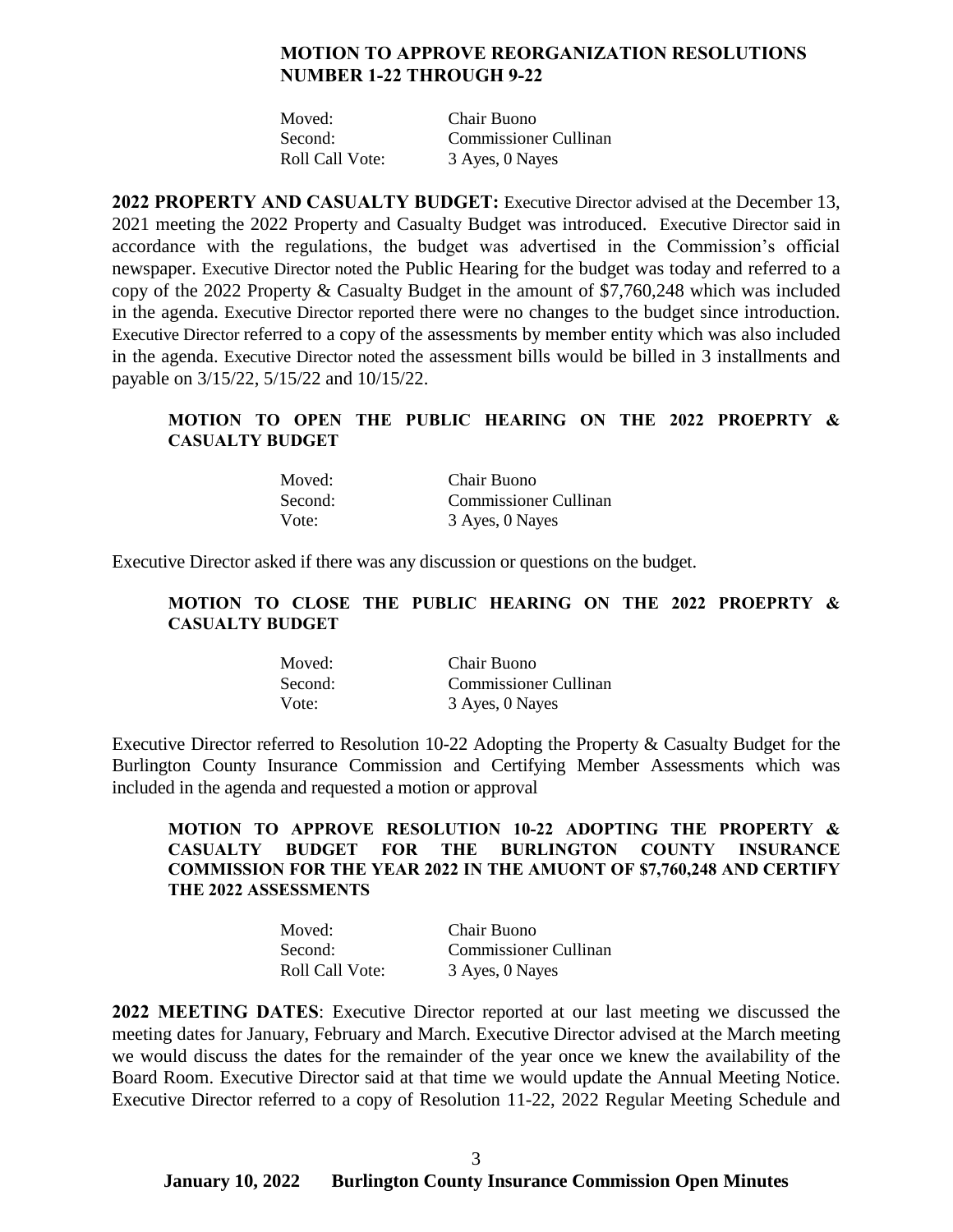the incomplete 2022 Annual Meeting Notice which was included in the agenda. Executive Director requested a motion to approve Resolution 11-22, 2022 Regular Meeting Schedule.

#### **MOTION TO APPROVE RESOLUTION 11-22, 2022 REGULAR MEETING SCHEDULE**

| Moved:  | Chair Buono               |
|---------|---------------------------|
| Second: | <b>Commissioner Burke</b> |
| Vote:   | 3 Ayes, 0 Nayes           |

**NJ COUNTIES EXCESS JOINT INSURANCE FUND (NJCE):** Executive Director reported the NJCE met on December 16, 2021and adopted the 2022 Budget. Executive Director said the NJCE was scheduled to meet again on Thursday, February 24, 2022 at 9:30 AM via Zoom.

| Moved:  | Chair Buono           |
|---------|-----------------------|
| Second: | Commissioner Cullinan |
| Vote:   | 3 Ayes, 0 Nayes       |

**CERTIFICATE OF INSURANCE ISSUANCE REPORTS:** Executive Director advised the December Certificate of Insurance Report was not available and would appear in the next agenda.

**ON LINE DRIVING TRAINING COURSES:** Executive Director reported Commissioner Burke requested an additional 250 usages of the online National Safety Counsel Defensive Driver Course offered through SafeServe.com. Executive Director advised the cost for 250 usages was \$5,737.50. Executive Director asked the Commissioners to consider approving this as a Commission expense as we have done in the past. Executive Director noted the last time we ordered was in August 2020.

### **MOTION TO APPROVE THE ONLINE DEFENSIVE DRIVER TRAINING COURSE FOR 250 USAGES FOR A COST OF \$5,737.50**

| Moved:          | Commissioner Cullinan     |
|-----------------|---------------------------|
| Second:         | <b>Commissioner Burke</b> |
| Roll Call Vote: | 3 Ayes, 0 Nayes           |

**BCIC PROPERTY & CASUALTY FINANCIAL FAST TRACK:** Executive Director reported the October Financial Fast Track was included in the agenda. Executive Director advised as of October 31, 2021 there was a surplus of \$3,751,505. Executive Director referred to line 10 of the report, "Investment in Joint Venture" and indicated \$1,247,555 of the surplus was the BCIC's share of the NJCE equity. Executive Director noted the cash amount was \$6,889,732.

**NJCE PROPERTY & CASUALTY FINANCIAL FAST TRACK:** Executive Director reported the October Financial Fast Track for the NJCE was included in the agenda. As of October 31, 2021 the NJCE had a surplus of \$13,399,623. Executive Director noted the total cash amount was 31,702,239. Executive Director reported line 7 of the report "Dividend" presented the figure released by the NJCE of \$5,107,551. Executive Director asked if there were any questions on the Financial Fast Tracks.

**CLAIMS TRACKING REPORTS**: Executive Director reported the claims tracking reports as October 31, 2021 were included in the agenda. Executive Director reviewed the reports with the Commission.

**ACTIVE ASSAILANT COVERAGE**: Executive Director advised at the last meeting Ed Cooney, NJCE Underwriting Manager, spoke about Active Assailant Coverage. Executive Director reported a quote was provided to the Board of Social Services for this coverage, however the building was owned by Burlington County. Executive Director said at the last meeting the Chair suggested we obtain a quote for the member entities. Executive Director referred to a copy of the quote that was included in the agenda. Executive Director advised the premiums would be in addition to the budget we just approved.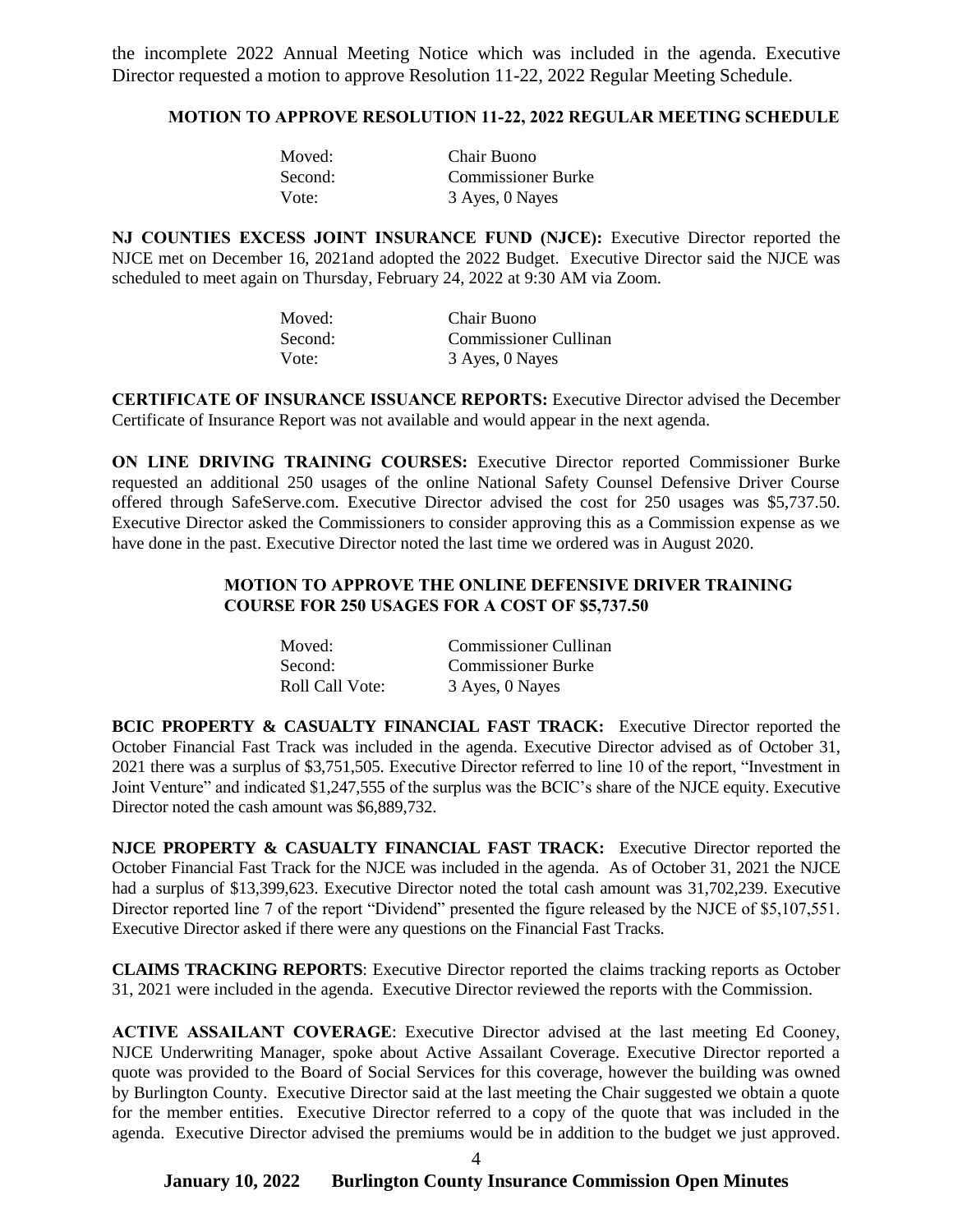Executive Director said we could act on this today or we could wait until February. Executive Director asked Ms. Violetti if there was any timing constraint on the coverage. Ms. Violetti said any member that currently had this coverage the policy was effective January  $1<sup>st</sup>$ . Executive Director asked the Commissioners to provide any feedback if they wanted to purchase this coverage.

| XL Option 1: \$5M Per Occurrence/\$5M Annual Aggregate |  |             |          |                     |
|--------------------------------------------------------|--|-------------|----------|---------------------|
| Entity                                                 |  | TIV         | % of TIV | \$ Share of Premium |
| <b>Burlington County</b>                               |  | 361,310,387 | 17%      | 13,618.00           |
| <b>Burlington County Bridge Commission</b>             |  | 21,921,900  | 1%       | 826.00              |
| Rown College At Burlington County                      |  | 372,725,879 | 18%      | 14,048.00           |

Executive Director reported the quote was based on a number of entities purchasing the coverage. Executive Director explained if all of the entities did not purchase the coverage, the quote could change slightly.

## Executive Director's Report Made Part of Minutes

# **EXECUTIVE DIRECTOR'S REPORT**

# **FINANCIAL PROCEDURES**

 **Financial Fast Track** – The Financial Fast Track through October 2021 was distributed to the Commissioners.

Mr. Lodics reviewed the financials through November 30 which was distributed this afternoon. The Commission is showing an \$8 million surplus. In September, there were 2020 rebates which are reflected in the financials. We are still waiting for the 2021 rebates.

**2022 RISK MANAGEMENT PLAN:** Mr. Lodics said that the Risk Management Plan is in review with the carriers, Stop Loss Company, and SPD compliance. We will have it sent to the County prior to the next meeting for final approval.

#### **PROGRAM MANAGER'S REPORT**

Ms. Peterson said that the Program Manger's report is all information and is included in the agenda. Additional information from Amerihealth administrators will be included at the next meeting.

#### **AmeriHealth Administrators:** *Enhanced Utilization Management Performance Guarantees*

As reported in the December 2021 Program Manager report, effective in 2022, AmeriHealth Administrators will be implementing Enhanced Utilization Management (UM) Solutions, designed to lower overall healthcare costs for clients while ensuring appropriate access to care, including diagnostic services. This program will comprise world-class vendors seeking to provide clinical expertise, medical review processes, and evidence-based research specific to critical areas of precertification review. The program focuses on, but is not limited to, the following subjects:

- Cardiology
- Musculoskeletal
- Sleep apnea
- Genetic testing
- Advanced imaging
- Radiation oncology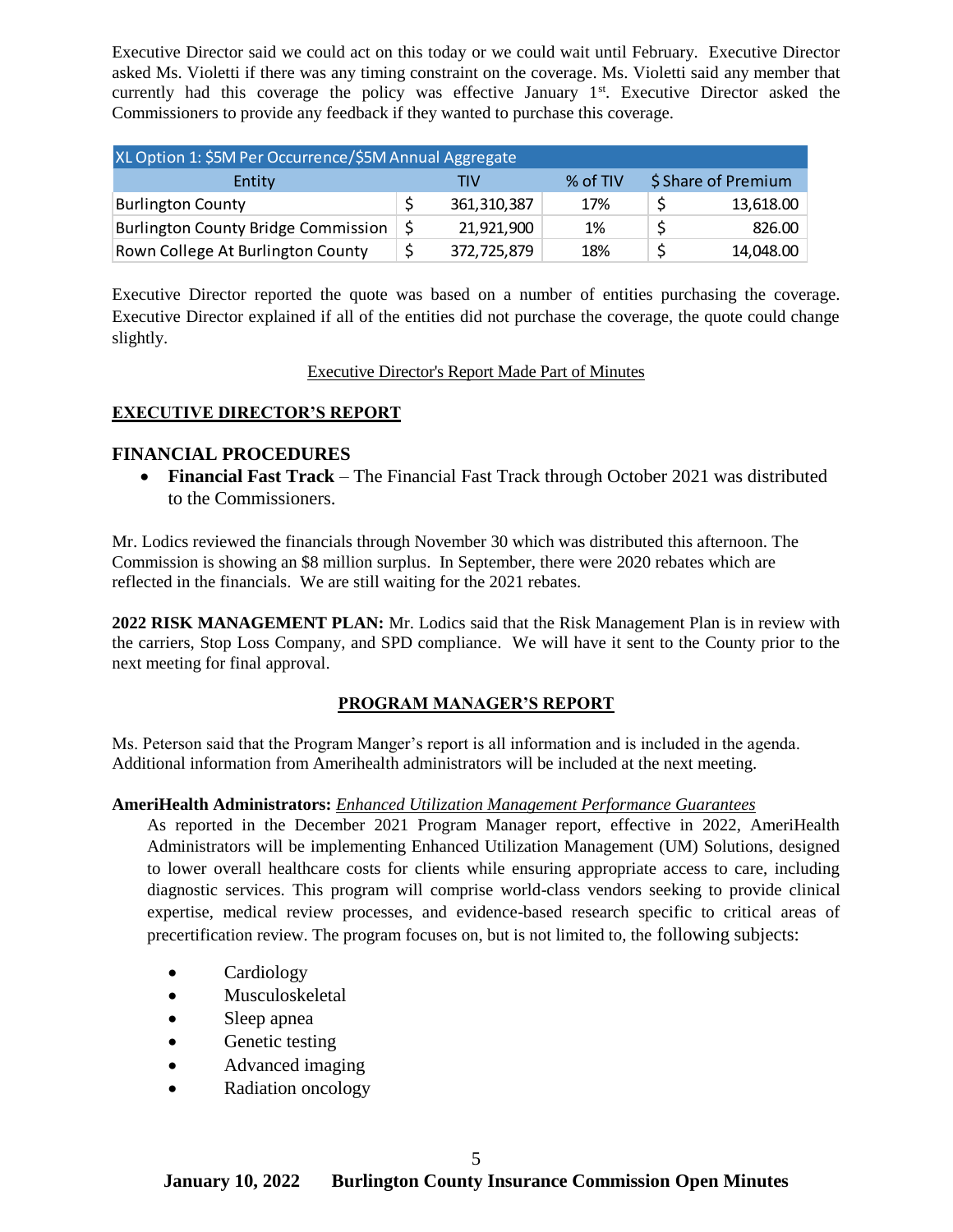AmeriHealth predicts that those who take advantage of the Enhanced UM solutions will receive a return on investment equal to or greater than 2:1, backed by performance guarantees. This program comes at \$1.13 per enrolled member per month, which would be included in the County's claims invoices.

AmeriHealth has informed CSB that based on 12-months of data and three additional months of run out; there were 482 members who utilized services that would have been managed under the new Enhanced UM program. The estimated savings for services is \$106k, and with the program cost of 36k taken into consideration, the projected possible net savings to the County would be \$70k. It is important to note that the fee is per enrolled member per month (PMPM). Since this is a per member cap fee, AmeriHealth will bill through one of the weekly claims invoices and not through the administrative (PEPM) bill invoice.

*COVID-19 Extension - T*he COVID provisions put in place in 2020, and initially extended until March 31, 2021, have been expanded upon. AHA provided the below summary of the requirements for a selfinsured group in handling benefit changes during this pandemic. BCIC is compliant with the Federal mandates.

| <b>Benefit:</b>                               | Description:                                                                                                                                                                           | Coverage:                                                                                            |
|-----------------------------------------------|----------------------------------------------------------------------------------------------------------------------------------------------------------------------------------------|------------------------------------------------------------------------------------------------------|
| COVID-19 Testing<br>(Diagnostic,<br>Antibody) | Testing when performed by an in-network provider<br>is covered at no member cost-share                                                                                                 | <b>Federal Mandate:</b><br>Currently in effect until<br>the end of Public<br><b>Health Emergency</b> |
| COVID-19<br>Telemedicine visits               | Telemedicine visits with an in-network Primary care<br>Doctor, Specialist, or Behavioral Health provider<br>are covered at no member cost-share for COVID-19<br>diagnosis visits only. | <b>Federal Mandate:</b><br>Currently in place until<br>the end of Public<br><b>Health Emergency</b>  |
| Prior<br>Authorizations                       | Temporarily suspends prior authorization<br>requirements for acute inpatient admissions for<br>COVID diagnosis.                                                                        | <b>AHA Policy</b><br>In place until June 30,<br>2021                                                 |
| Non-COVID<br>Telemedicine visits              | Non-COVID Specialist and Behavioral Health visits<br>with participating providers are covered at the<br>plan's regular cost-share                                                      | <b>AHA Policy</b><br>In place until June 30,<br>2021                                                 |
| Telemedicine -<br><b>MDLive</b>               | MDLive telemedicine visits are waived for all visits                                                                                                                                   | <b>AHA Policy Currently</b><br>in place until the end of<br><b>Public Health</b><br>Emergency        |
| Waive Inpatient<br>Cost-share                 | Waives member cost-share for in-network, inpatient<br>acute care treatment and stay associated with<br>COVID-19 diagnosis                                                              | <b>BCIC</b> elected to adopt<br>In place until June 30,<br>2021                                      |

*Solution for "No Surprise Billing" - I*n late December, the Conner Strong and AmeriHealth teams conferenced regarding the AmeriHealth solution to comply with the Federal Mandate on "no surprise billing." AmeriHealth will research the additional operational questions posed by CSB. The "no surprise billing" act of 2022 protects the insured from out-of-network provider billings when the participant did not have a choice in provider (I.e.,> anesthesiologist services for procedures performed by in-network providers and at in-network facilities or true-life emergencies in an out-of-network emergency room). The plan opts in or out of the AmeriHealth solution; however, the County plan already provides the protection this federal Act requires. The AmeriHealth solution develops a QPA (qualified payment amount); however, this does not prevent the provider from disputing the payment amount. The QPA is the median contract rate of the plan adjusted for CPI in urban markets. The Act provides rules regarding negotiations and Independent Dispute Resolution.

# **Benefit Express -** *Dependent Audit Final Findings*

As approved by the County, CSB, in conjunction with Benefit Express, had undertaken and completed an audit for all dependents under the County's Medical and Prescription coverage. The audit findings were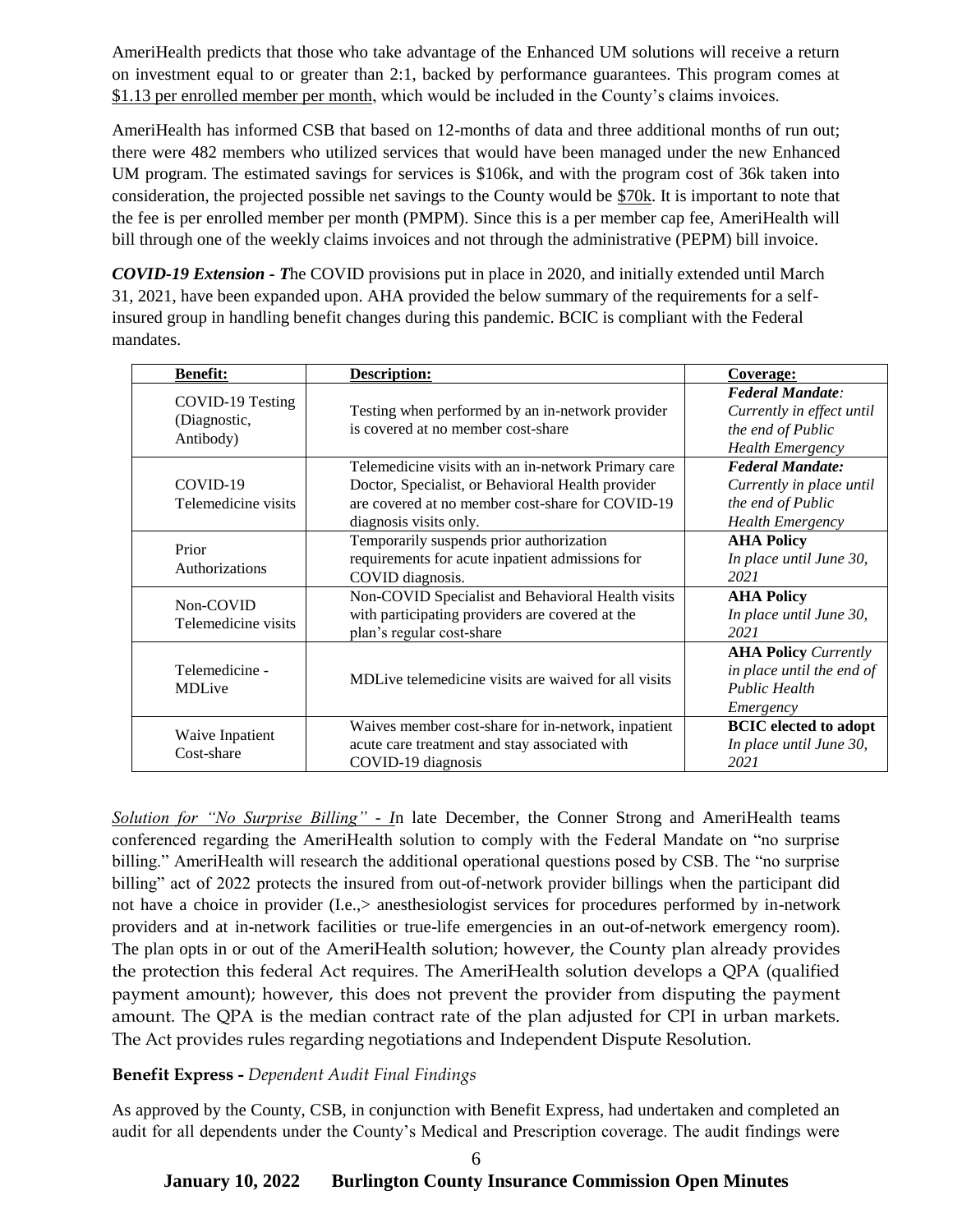shared with the County on 11/15, with the Benefit Express data reflecting all employees of the County accounted for.

|                                                           | Successful<br>Dependent<br>Verifications | Unsuccessful/Incomplete<br>Submissions | Unverified<br>Dependents | Total<br>Dependents |
|-----------------------------------------------------------|------------------------------------------|----------------------------------------|--------------------------|---------------------|
| Dependent<br>Verification*                                | 572                                      |                                        |                          | 572                 |
| *Dependent Verification as of 11/15/2021 BE Audit Report. |                                          |                                        |                          |                     |

CSB had requested final statistics on the audit, with the findings presented below:

Please note, per Benefit Express' guidance, only two dependents were voluntarily removed during the dependent audit. Any dependents that CSB were advised will no longer be an active dependent or will have their coverage termed with the County will remain in the Benefit Express system but will be labeled as "Marked for Removal" and their Verification Status set as "Inactive Spouse / Child Dependent." This labeling ensures that their benefit coverage will no longer be active and will grant the County the ability to reinstate their coverage in the future should their status change.

**AMERIHEALTH ADMINISTRATORS:** Ms. Penick reviewed the AHA report. She reviewed the high claimants which included the diagnosis and status of employment.

**EXPRESS SCRIPTS:** Mr. Stahl reviewed the ESI report included in the agenda.

Mr. Troy said that there are two FDA antiviral drugs for COVID which is paid by the government at this time during the emergency order. He asked what the cost impact will be when the government no longer fronts the cost. Mr. Stahl said that both drugs are being added to the ESI formulary. He said that the cost is currently the cost is paid 100%, except some taxes, but is not sure of when or how this will impact the Fund in the future.

Ms. Peterson said that in addition to what ESI has provided, the protocols in place in the prior authorization of these drugs is that the person must be positive for COVID and provided the drug in a certain amount of time and a prescription. Also, she said the treatment is once every 180 days. There will be limitations.

Mr. Troy said that from the prescription billing, 42% are mail order to our members. 21% are retail and 34% is specialty drugs that are only 6 prescriptions. He wanted the Commissioners to know the specialty impact. He said an audit of the PBM would be important and a market performance audit at the end user level. He said the County spends \$7 million a year so the financials are important. He said he will work with the benefits consultants. Ms. Buono asked for more information on how the audit is performed, financial impact and benefits. Mr. Troy will come back next month with this information.

# Benefits Executive Director's Report Made Part of Minutes

**TREASURER REPORT:** Mr. Troy reported he did not have a Bills List for the Benefits Division and Ms. Dodd confirmed that was correct. Mr. Troy advised he reviewed Resolution 12-22 and recommended payment.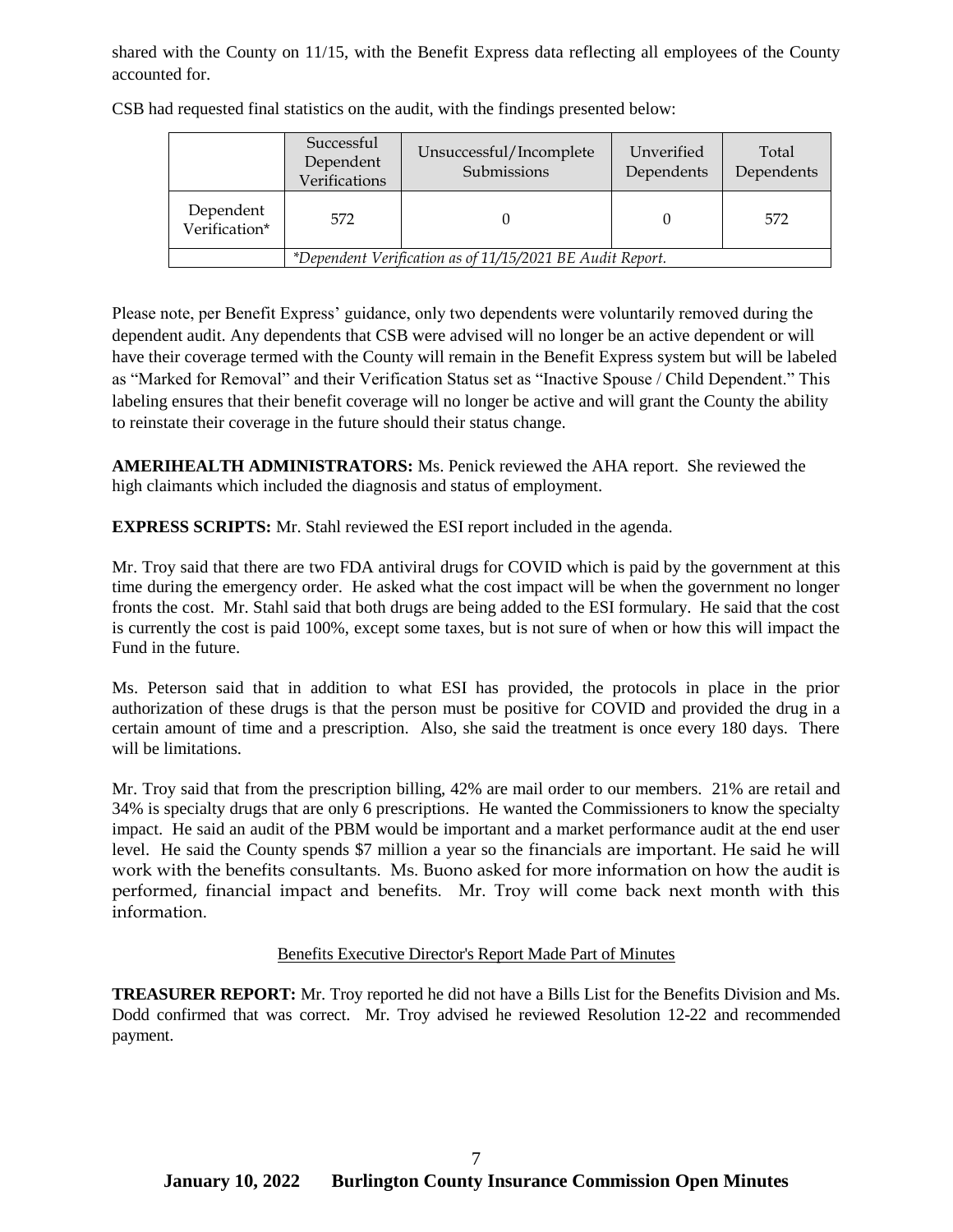#### **MOTION TO APPROVE RESOLUTION 12-22, JANUARY P&C BILLS LIST**

| Moved:          | <b>Commissioner Burke</b> |
|-----------------|---------------------------|
| Second:         | Chair Buono               |
| Roll Call Vote: | 3 Ayes, 0 Nayes           |

**ATTORNEY:** Mr. Craig advised his report was verbal and first he said he would be happy to meet with the Chair and Mr. Troy offline to discuss the questions he just raised. Mr. Craig said with regard to Resolution 11-22 which was just passed that once the meeting dates were finalized for the year the resolution be updated to be in compliance with the Open Public Meeting Act. Lastly, Mr. Craig wanted to confirm the contracts went out to the workers compensation and liability defense firms. Ms. Dodd said the contracts were e-mailed to the firms last Thursday and Friday. Mr. Craig concluded his report unless there were any questions.

**CLAIMS ADMINISTRATOR:** Mr. Wilkinson advised PMA's monthly reports were included in the appendix section of the agenda. Mr. Wilkinson referred to the WC Claims by Quarter Report valued as of 12/1/21. Mr. Wilkinson reviewed the 2021 claim counts compared to 2020 for the member entities. Mr. Wilkinson advised the claim counts were trending higher but pointed out that there were less claims in 2020 due to the pandemic. Mr. Wilkinson said he did review the claim counts for 2019 and we were up slightly from that year. Mr. Wilkinson referred to the Year to Date Containment Savings Report, which was included in the agenda for the period of  $1/1/21$  to  $12/1/21$  and advised PMA processed 1,130 bills in the amount of \$1,309,944. Mr. Wilkinson said there was a savings applied of \$649,265 and the final paid charges were for \$650,679. Mr. Wilkinson noted that was an approximate savings of 50%. Mr. Wilkinson advised the PPO rate was 94.42%. Mr. Wilkinson reported he attended a meeting with his Managed Care Department in the morning and they were making some changes internally. Mr. Wilkinson advised they were re-evaluating their network and would be making some changes during the next few months which should boost the savings. Mr. Wilkinson also reviewed the WC Claims Frequency and Severity by Location and Top 5 Causes Group by Claims Frequency reports which were included in the agenda. Mr. Wilkinson noted the Miscellaneous Causes were COVID-19 cases only and all other miscellaneous causes were removed.

Executive Director said he was pleased to see the claim count for the Animal Shelter decreased and commented the Risk Control folks and County Management worked hard in that area. In response to Executive Director's inquiry, Mr. Wilkinson said COVID claims were contributing to the overall increase this year. Executive Director asked Mr. Wilkinson to update the Claim Count Report going forward to reflect the two new schools were not members until July of 2021. Executive Director also said he was looking into the claim count for the Burlington County Institute of Technology as he thought the count was low. Commissioner Burke asked Mr. Wilkinson to send him a copy of the new providers when any changes were made to the network.

**NJCE SAFETY DIRECTOR:** Mr. Prince advised the December – January 2022 All Risk Control Activity Report was included in the agenda. Mr. Prince reported three Safety Director Bulletins were distributed and were listed in the agenda. Mr. Prince said all of the training scheduled through February 28<sup>th</sup> was included in the agenda along with the instructions for registering on the NJCE website. Mr. Prince concluded his report unless there were any questions.

#### **OLD BUSINESS:** None

**NEW BUSINESS:** Chair Buono spoke about verbal reports and asked that they are written reports so they have adequate time to review what they are discussing. Chair Buono said she understands that some times that is not possible, however would like the time to digest the report. Executive Director noted that the agenda is sent out seven days prior to the meeting so all written reports should go to Ms. Dodd prior to the release date of the agenda.